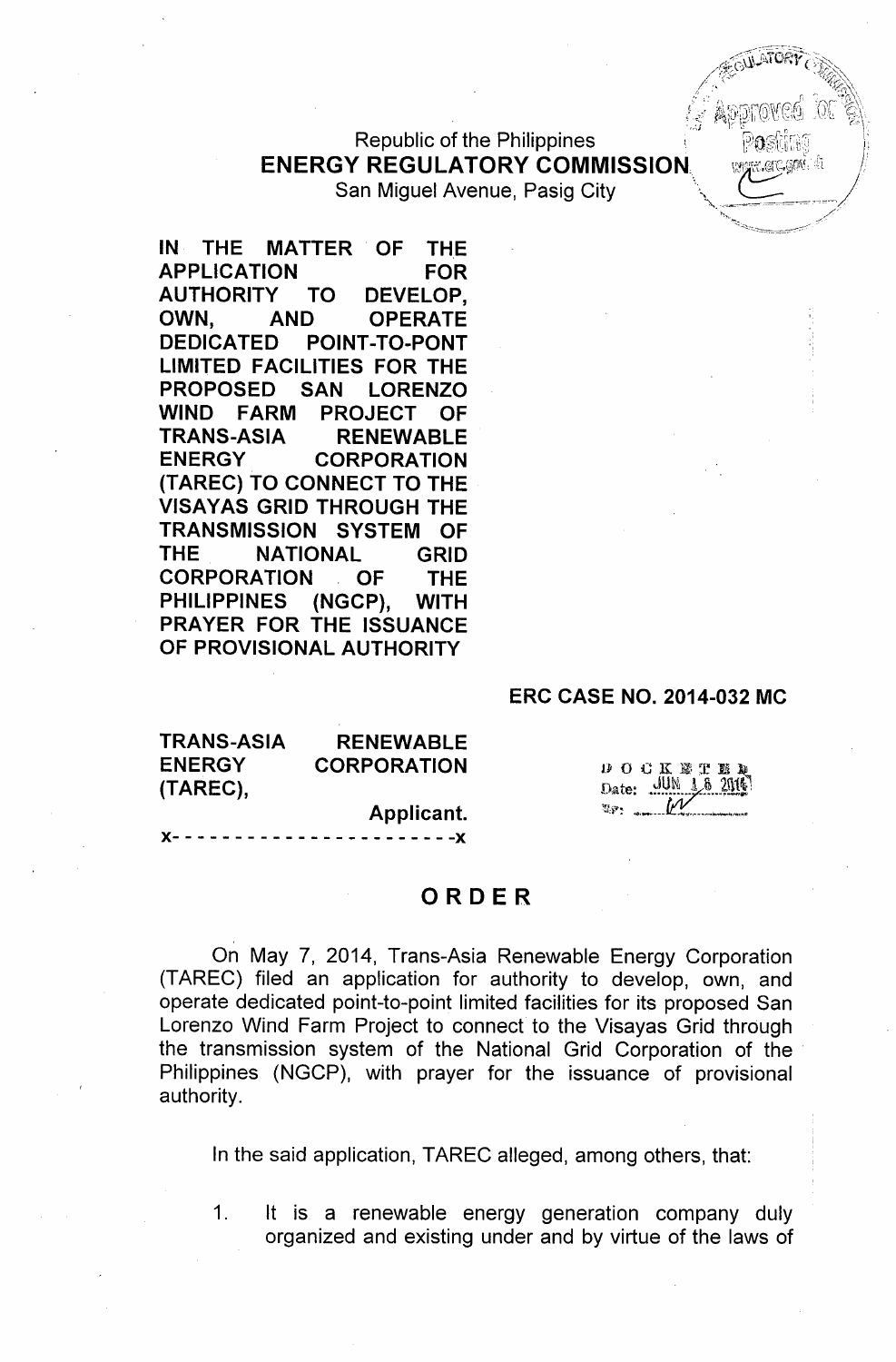the Republic of the Philippines, with principal office at 11F PHINMA Plaza, 39 Plaza Drive, Rockwell Center, Makati City;

- 2. It holds a portfolio of wind sites across the Philippines, three (3) of which comprise the Guimaras Cluster located in the Island Province of Guimaras;
- 3. It is duly registered with the Department of Energy (DOE) as a renewable energy (RE) developer of wind energy resources located in the Island Province of Guimaras in the Visayas. In particular, it was granted by the DOE a Wind Energy Service Contract (WESC) No. 2009-10-009 to develop the wind energy resource in its contract area in San Lorenzo, Guimaras. A copy of its Certificate of Registration with the DOE and its WESC are attached to the application to form integral parts thereof;
- 4. In accordance with its WESC and Confirmation of Commerciality No. WCC-2013-04-002 issued by the DOE on May 16, 2013, it will develop, operate, and maintain a 54 MW Wind Farm Project located in San Lorenzo, Guimaras. A copy of the said Confirmation of Commerciality is, likewise, attached to the application to form an integral part thereof;
- 5. The San Lorenzo Wind Farm Project will cover four (4) barangays of the Municipality of San Lorenzo, Guimaras. It is comprised of 27 wind turbine generators at 2 MW each and is expected to start commissioning by the third quarter of 2014;
- 6. To dispatch the power to be generated by the San Lorenzo Wind Farm Project, it proposes to be connected to the Visayas Grid through the transmission system of the NGCP, which is the most feasible means to dispatch power and put into beneficial use the generated capacity of the said San Lorenzo Wind Farm Project;
- 7. The San Lorenzo Wind Farm Project will be using an interim connection to the Visayas Grid, specifically, to the interconnection point at Zaldivar Switchyard located at Buenavista, Guimaras through a dedicated point-to-point 27-km long 69 kV overhead transmission line, 3-km long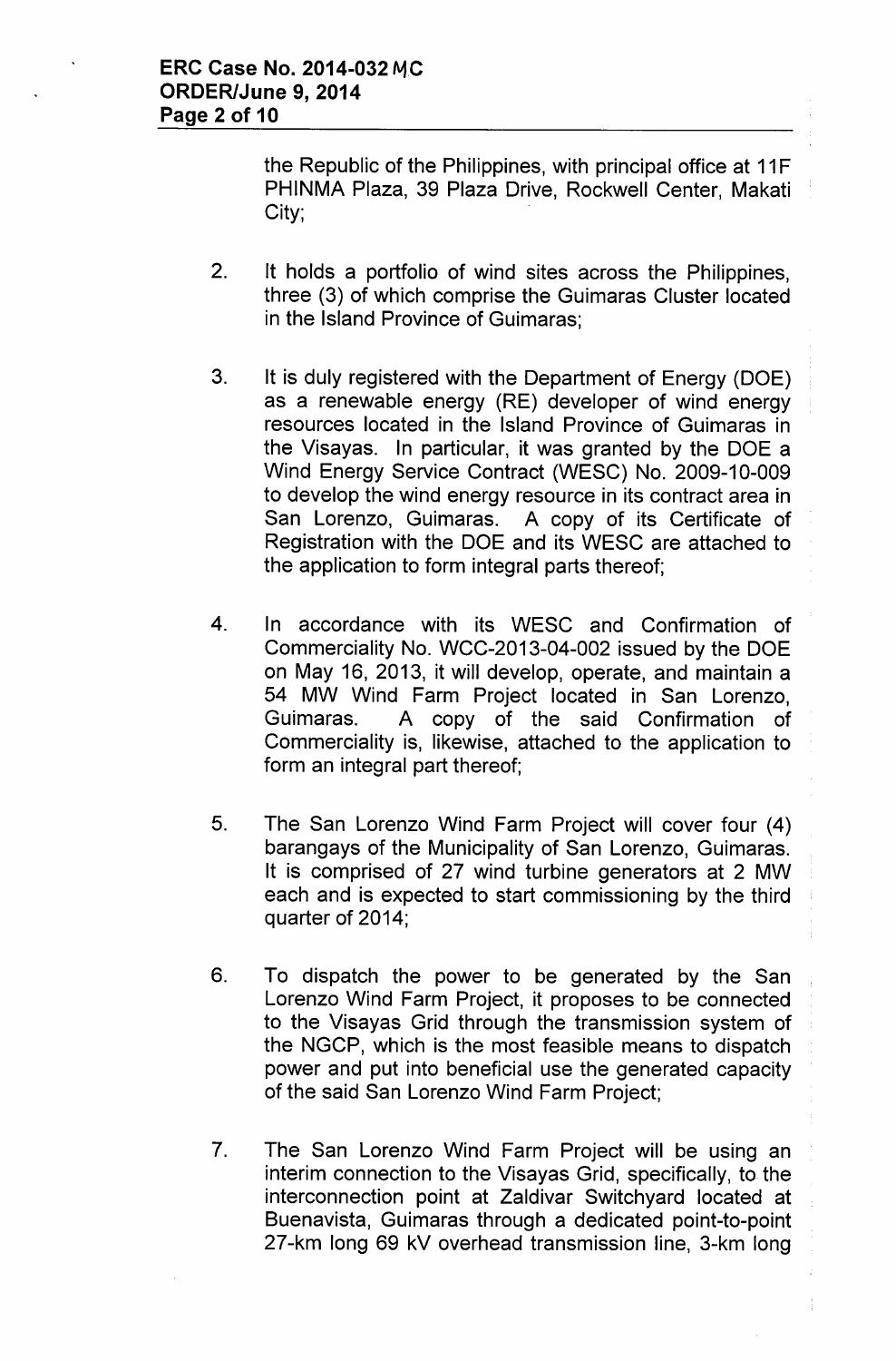of submarine cable (energized at 69 kV but designed for 138 kV) to be connected via cut-in initially at the Sta. Barbara - Ingore 69 kV Line with related facilities and to be constructed and owned by TAREC. Ultimately, the Wind Farm Project shall be permanently connected to the Panay Energy Development Corporation (PEDC) 138 kV Substation in Ingore as soon as the said Substation is reclassified as a Transmission Asset;

- 8. In deciding the most feasible and economical means of dispatching energy from the San Lorenzo Wind Farm Project, it considered the following options:
	- a. *Connect to the* 13.2 *kV Guimaras Electric Cooperative, Incorporated (GUIMELCO) distribution system.* This option suffers the following disadvantages: *(i)* there is a limit to what the GUIMELCO distribution system capacity can handle; and *(ii)* GUIMELCO's maximum demand at the time the San Lorenzo Wind Farm Project starts operating by 2014 is projected at 4.7 MW to 5.1 MW, which is less than the wind farm's output, hence, the excess has to be exported to the Visayas Grid; or
	- b. *Connect to the proposed* 69 *kV overhead transmission line to Sta. Barbara -Ingore.* With this option, the capacity of the line is enough to handle the capacity of the San Lorenzo Wind Farm Project, with excess to further carry the capacity of future TAREC wind sites located in Sibunag and Nueva Valencia;
- 9. Meanwhile, the NGCP conducted a System Impact Study (SIS) to determine the feasibility of connecting the San Lorenzo Wind Farm Project to the Visayas Grid through the interim 69 kV connection, and permanently, through the PEDC 138 kV Substation. The said SIS concluded that it is technically feasible to connect the San Lorenzo Wind Farm Project to the Visayas Grid and may be fully dispatched without constraints. Using both the interim and permanent connections, the system still remains in stable condition even during extended faults and loss of the San Lorenzo Wind Farm Project. A copy of the

 $\frac{1}{4}$ 

 $\mathbf{I}$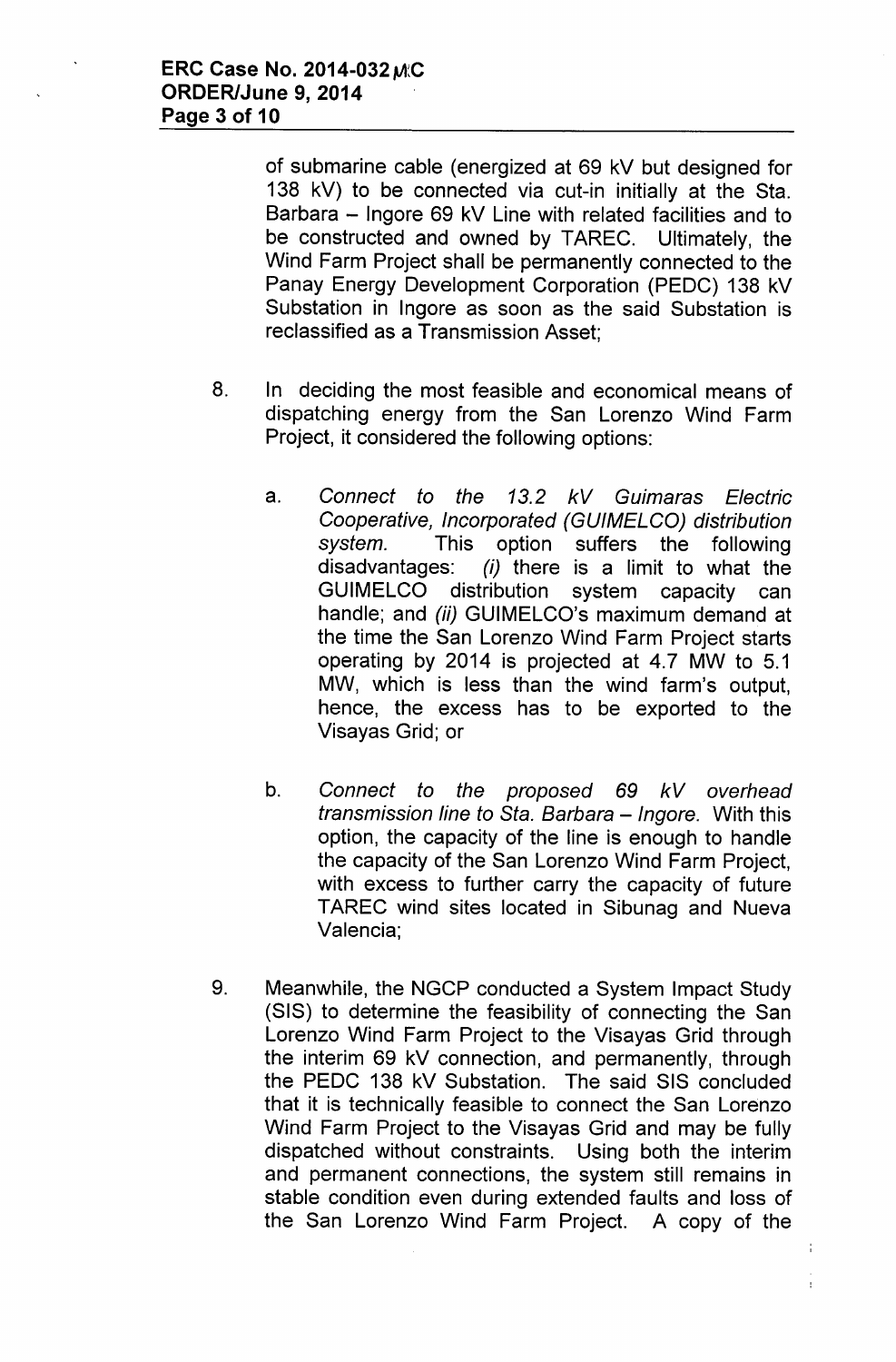aforementioned SIS is attached to the application to form an integral part thereof;

- 10. Further, the SIS indicated the following favorable results: *(i)* there would be no violations of the thermal loading criteria during normal, peak and off-peak load conditions; and *(ii)* following a severe disturbance simulation, the system is able to withstand' the consequences without loss in synchronism and is able to return to steady-state;
- 11. The foregoing proposed interconnection projects, however, require the prior authorization of the Commission pursuant to *Section 9(f)* of *Republic Act No.* 9136 otherwise known as *Electric Power Industry Reform Act* of *2001* or *the EPIRA,* which provides that:

*"(f) xxx. A generation company may develop and own* or *operate dedicated pointto-point limited transmission facilities that are consistent with the TOP: Provided, That such facilities are required only for the purpose* of *connecting to the transmission system, and are used solely by the generating facility, subject to prior authorization by the ERG: Provided, further, That in the event that such assets are required for competitive purposes, ownership* of *the same shall be transferred to the TRANSGO at* a *fair market price: Provided, finally, That in the case* of *disagreement on the fair market price, the ERG shall determine the fair market value* of *the asset. ";*

- 12. In view of the foregoing, the Commission's authorization to develop and own or operate the dedicated point-topoint limited facilities to connect the San Lorenzo Wind Farm Project to the Visayas Grid is being sought;
- 13. Furthermore, it shall be fully responsible for the construction, installation, permitting, siting, testing, and financing of its wind farm and interconnection projects. It shall, at its own cost and expense, operate and maintain ' the wind farms and interconnection projects in accordance with Philippine Grid Code (PGC), other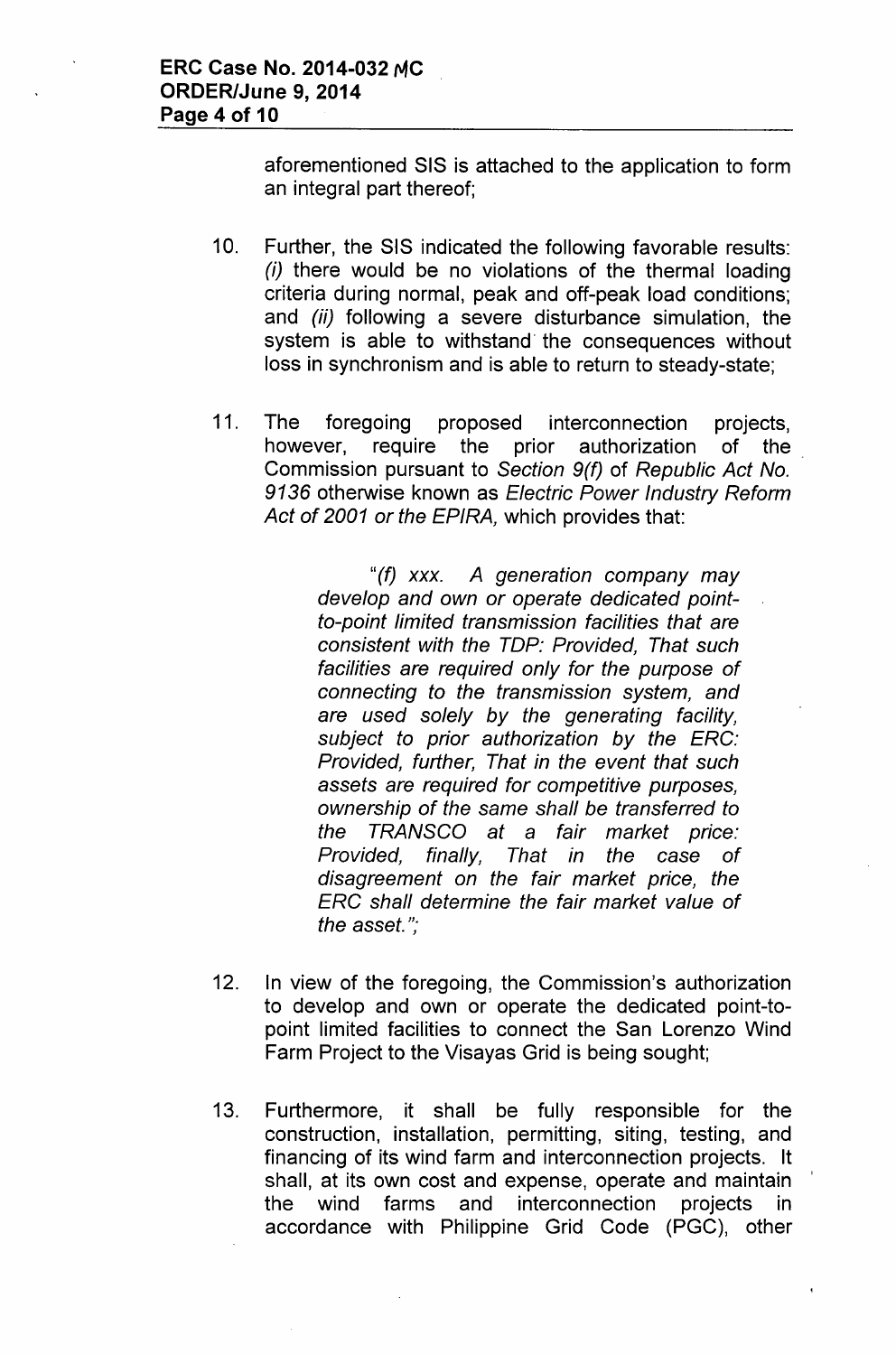applicable laws or regulations and their interconnection agreements;

14. To fully support the instant application for approval of the construction, ownership, and operation of the proposed point-to-point facilities, the following documents are submitted for the Commission's consideration:

| Annex       | <b>Document</b>                                                                                                                                                                                                                                                                                                            |  |
|-------------|----------------------------------------------------------------------------------------------------------------------------------------------------------------------------------------------------------------------------------------------------------------------------------------------------------------------------|--|
| "D"         | <b>Executive Summary</b>                                                                                                                                                                                                                                                                                                   |  |
| "E"         | Description of the San Lorenzo Wind Farm Project                                                                                                                                                                                                                                                                           |  |
| ``F"        | Conceptual Engineering Design and Drawings for the<br>Connection of San Lorenzo Wind Farm Project                                                                                                                                                                                                                          |  |
| "G"         | <b>Estimated Project Cost</b>                                                                                                                                                                                                                                                                                              |  |
| "H"         | <b>Summary of Financial Results</b>                                                                                                                                                                                                                                                                                        |  |
| $a_{\rm b}$ | Five (5)-Year Projected Financial Ratios                                                                                                                                                                                                                                                                                   |  |
| "J"         | Gantt Chart Schedule for the San Lorenzo Wind Farm<br>Project                                                                                                                                                                                                                                                              |  |
| "K"         | <b>Transmission Development Plan (TDP)</b>                                                                                                                                                                                                                                                                                 |  |
| ``L"        | TAREC's Proof of Technical Capability to Operate<br><b>Limited Transmission Facilities</b>                                                                                                                                                                                                                                 |  |
| "M"         | Personnel Responsible for the Design, Installation,<br>Maintenance, and Repair of Equipment for<br>the<br><b>Proposed System</b>                                                                                                                                                                                           |  |
| "N"         | Audited Financial Statement (AFS) for 2012                                                                                                                                                                                                                                                                                 |  |
| "O"         | <b>Amended Articles of Incorporation</b>                                                                                                                                                                                                                                                                                   |  |
| "P"         | <b>Amended By-Laws</b>                                                                                                                                                                                                                                                                                                     |  |
| "Q"         | General Information Sheet (GIS) for 2013                                                                                                                                                                                                                                                                                   |  |
| "R"         | Secretary's Certificate authorizing the development,<br>construction and operation of, and ownership of the 54<br>MW San Lorenzo Wind Farm Project                                                                                                                                                                         |  |
| "S"         | Secretary's Certificate covering Board Resolution<br>authorizing the filing of an application with the<br>Commission for authority to develop, own, and operate<br>the proposed interconnection facilities, designating a<br>representative to said application, and engaging the<br>services of Diccion Law Firm therefor |  |

# **Issuance of Provisional Authority**

15. All the foregoing allegations are repleaded by reference in support of the instant prayer for the issuance of a provisional authority;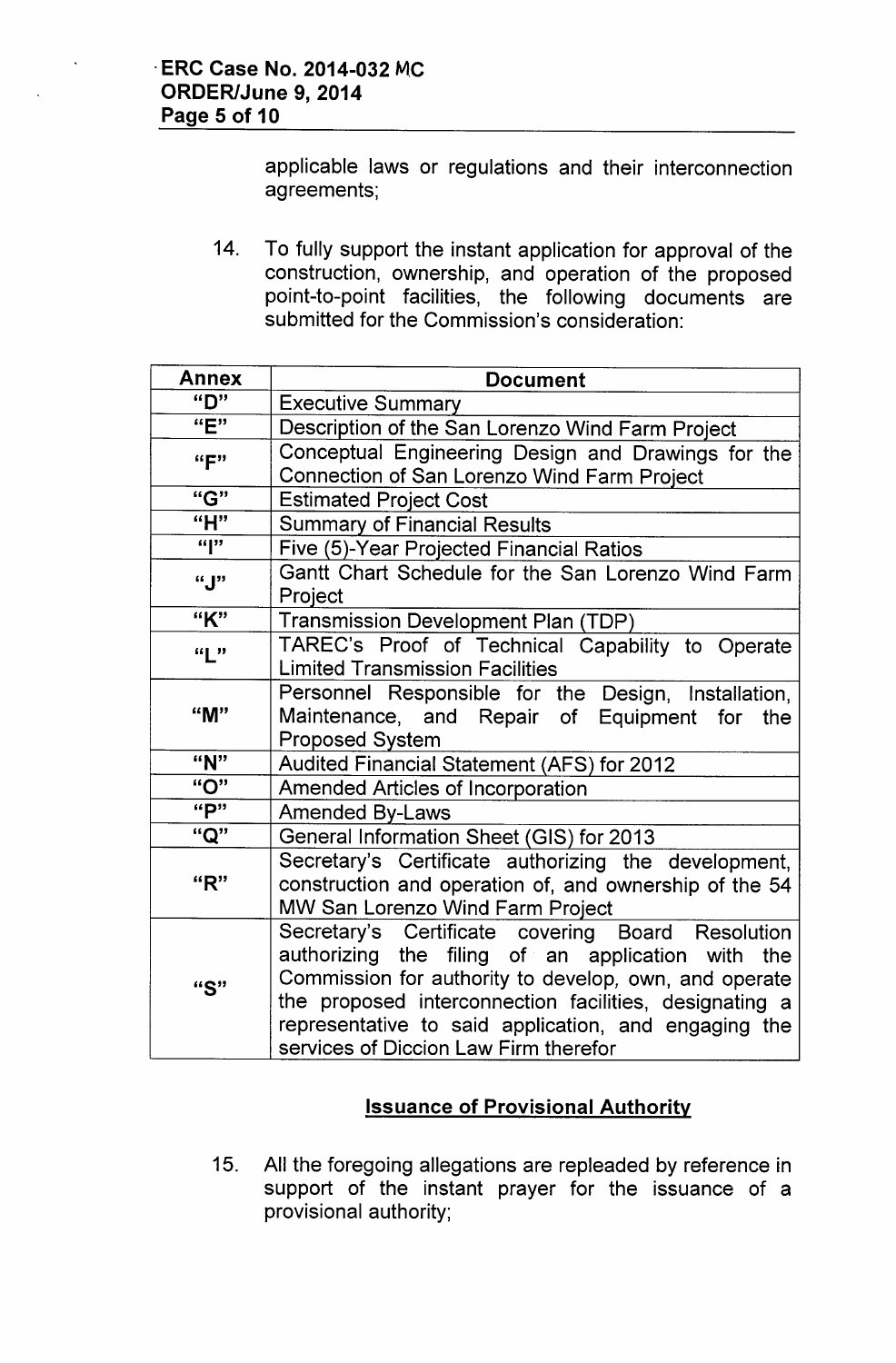- 16. A provisional authority to develop and own or operate the proposed dedicated point-to-point interconnection facility to connect the San Lorenzo Wind Farm Project to the transmission system of the NGCP is prayed for because it is indispensible for the completion of the construction of said Wind Farm Project, which is targeted for commissioning on the third quarter of 2014;
- 17. In case of any delay in the issuance of an authority from the Commission to effect said development and ownership or operation of the interconnection facilities, it may lose its chance of getting the Wind Farm Project within the 200 MW installation target to qualify for Feed-in Tariff (FIT) as the requirement to qualify for the FIT is for the project to be one hundred percent (100%) connected to the Grid and that the project can already export power to the said Grid. If this happens, the economic viability of the project will be adversely affected;
- 18. Further, the timely completion of the San Lorenzo Wind Farm Project, which includes its interconnection facilities, is vital inasmuch as it is considered as a priority project in the Western Visayas, which region is actively promoted to become the country's front-runner in renewable energy mix by 2020. A copy of the Infrastructure Development Committee (IDC) Resolution No. 5 issued by the Regional Development Council VI to endorse the 54 MW San Lorenzo Wind Farm Project as a priority project is, likewise, attached to the application to form an integral part thereof;
- 19. Meanwhile, to emphasize the necessity of a provisional approval of the instant application, a judicial affidavit to support the prayer for provisional authority is appended to the application and made an integral part thereof;
- 20. Rule 14, Section 3 of the Commission's Rules of Practice and Procedure provides for the issuance of a provisional authority pending approval of the application, to wit:

*"Section* 3. *Action on the Motion. - Motions for provisional authority or interim relief may be acted upon with or without hearing. The Commission shall act on the*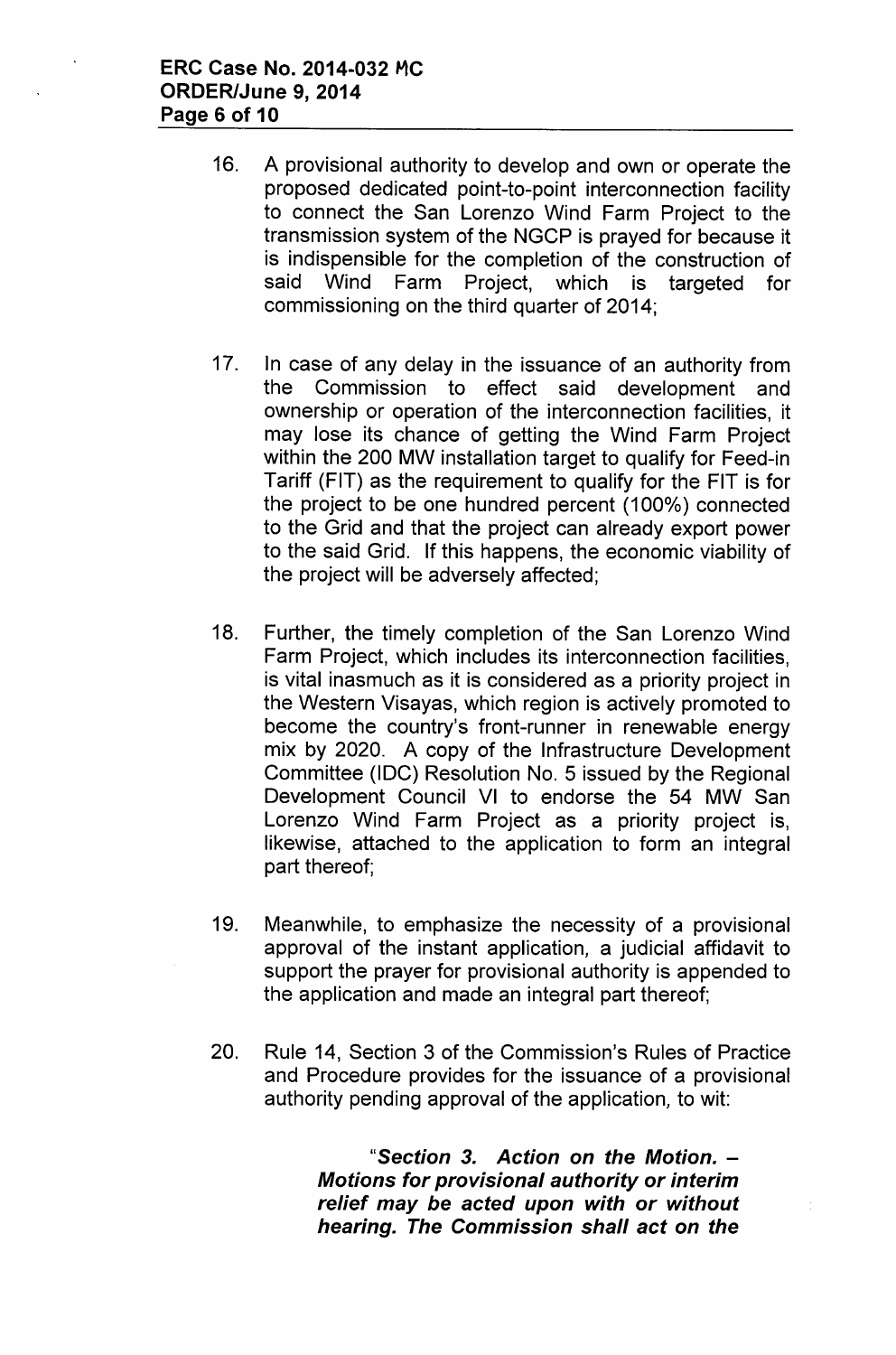*motion* on *the bases* of *the allegations* of *the application or petitions and supporting documents and other evidences that applicant or petitioner has submitted and the comments or opposition filed by any interested person, if there be any."* [Emphasis ours];

21. The foregoing constitutes sufficient basis for a provisional approval of the instant application, thus pending hearing on the merits, the issuance of a provisional authority is clearly imperative; and

### **Prayer**

22. Thus, it prays, that prior to and/or pending hearing on the merits, a provisional authority be issued to immediately implement the development and ownership or operation of dedicated point-to-point limited facilities to connect the San Lorenzo Wind Farm Project to the Visayas Grid through the Transmission System of the NGCP; and that after due notice and hearing, a final authority be issued to permanently authorize the same.

Finding the said application to be sufficient in form and in substance with the required fees having been paid, the same is hereby set for jurisdictional hearing, expository presentation, pre-trial conference and evidentiary hearing on June 30, 2014 (Monday) at nine o'clock in the morning (9:00 A.M.) at the ERC Hearing Room, 15<sup>th</sup> Floor, Pacific Center Building, San Miguel Avenue, Pasig City.

TAREC is hereby directed to cause the publication of the attached Notice of Public Hearing, at its own expense, once (1x) in a newspaper of general circulation in the Philippines, at least ten (10) days before the scheduled date of initial hearing.

Let copies of the application, this Order, and the attached Notice of Public Hearing be furnished the Office of the Solicitor General (OSG), the Commission on Audit (COA) and the Committees on Energy of both Houses of Congress. They are hereby requested, if they so desire, to send their duly authorized representatives at the ' scheduled hearings.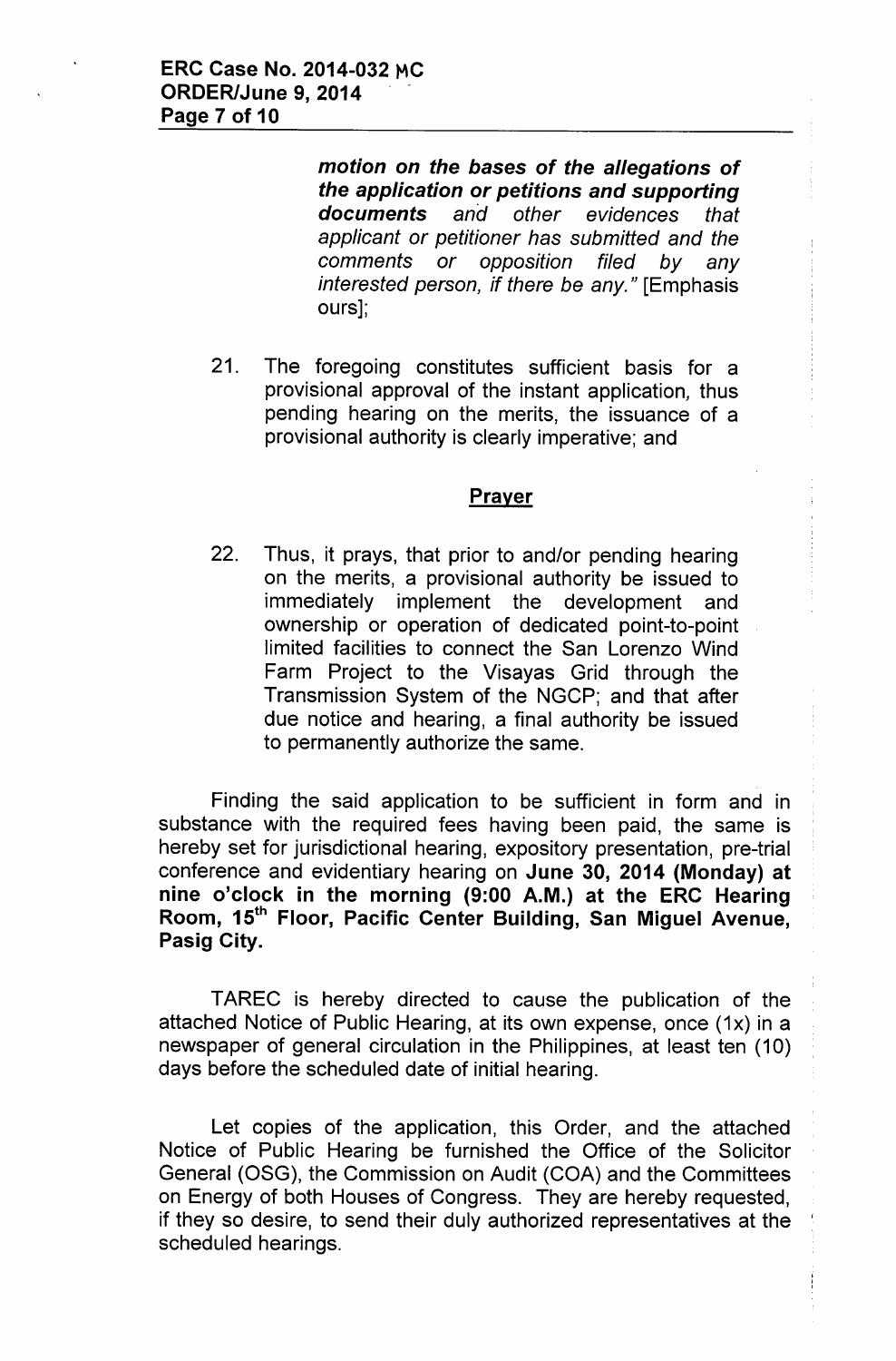Likewise, let copies of this Order and the attached Notice of Public Hearing be furnished the Offices of the Governor of Guimaras and the Municipality of San Lorenzo for the appropriate posting thereof on their respective bulletin boards.

TAREC is hereby directed to furnish all those making requests therefor with copies of the application and its attachments, subject to reimbursement of reasonable photocopying costs.

On the date of the initial hearing, TAREC must submit to the Commission its written Compliance with the jurisdictional requirements attaching therewith, methodically arranged and duly marked, the evidences of the actual posting and publication of the Notice of Public Hearing consisting of certifications issued to that effect, signed by the afore-mentioned Governor and Mayor or their duly authorized representatives, bearing the seals of their offices, and the affidavit of the Editor or Business Manager of the newspaper where said Notice of Public Hearing was published together with the complete issue of the said newspaper, and such other proofs of compliance with the requirements of the Commission.

TAREC and all interested parties" are directed to submit, at least five (5) days before the date of initial hearing and pre-trial conference, their respective Pre-Trial Briefs containing, among others:

- (a) A summary of admitted facts and proposed stipulation of facts;
- (b) The issues to be tried or resolved;
- (c) The documents or exhibits to be presented, stating the purposes thereof and proposed markings therefore; and
- (d) The number and names of the witnesses, with their written testimonies in an individual affidavit form, to be attached to the Pre-Trial Brief.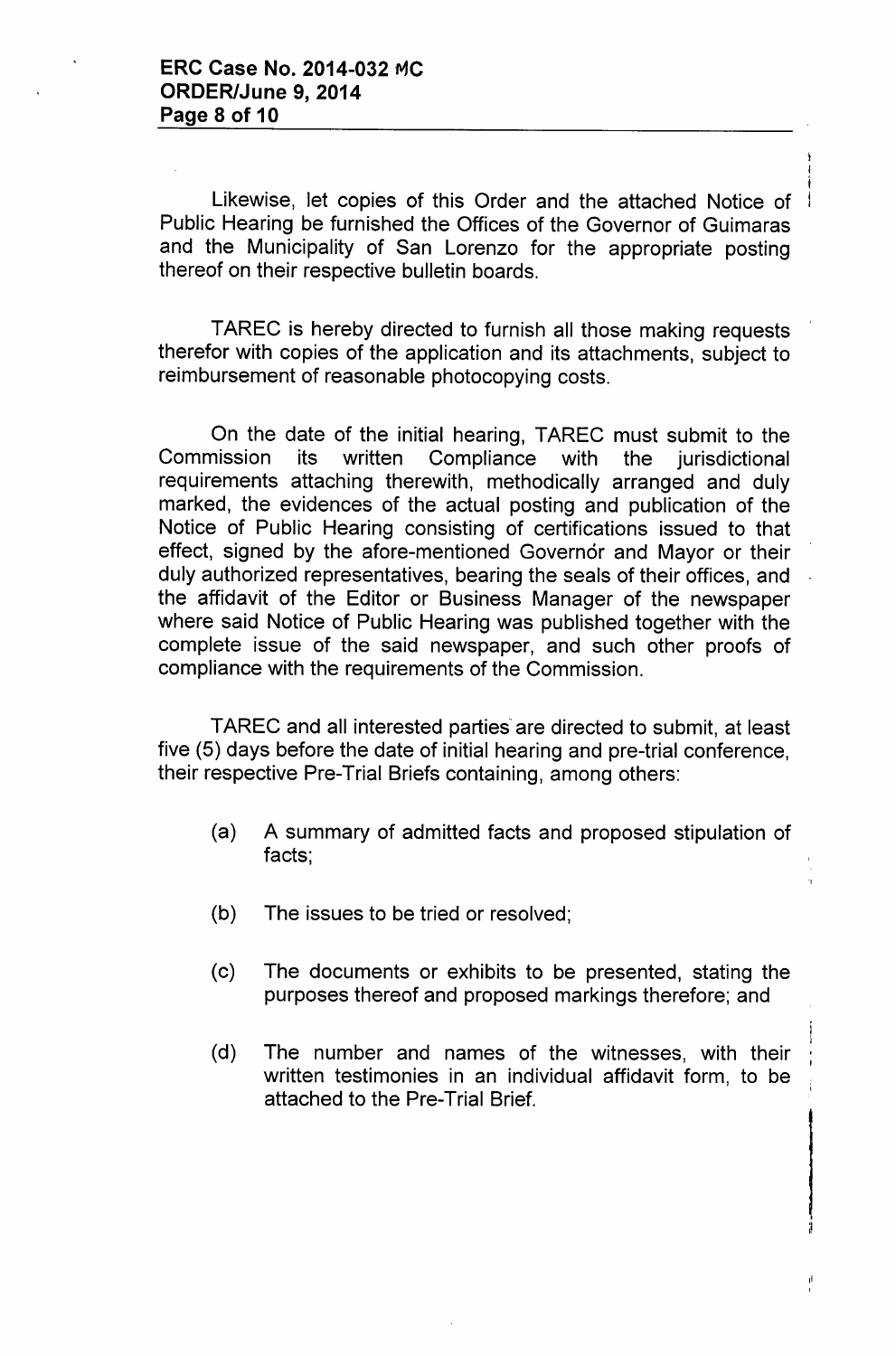Failure of TAREC to submit the required Pre-Trial Brief and Judicial Affidavits of its witnesses within the prescribed period shall be a ground for cancellation of the scheduled hearing, and the resetting of which shall be six (6) months from said date of cancellation.

As part of the pre-trial conference, TAREC must also be prepared to make an expository presentation of its application, aided ' by whatever communication medium that it may deem appropriate for the purpose, in order to put in plain words and explain, for the benefit of the consumers and other concerned parties, what the application is all about and the reasons and justifications being cited in support thereof.

### SO ORDERED.

Pasig City, June 9, 2014.

FOR AND BY AUTHORITY OF THE COMMISSION:

*,');} J (~* ENAIDA'G. CRUZ-DUCUT Chairperson  $r$ 

~~ ~EC/Point-to-poinu2o 14-032MC/initial order